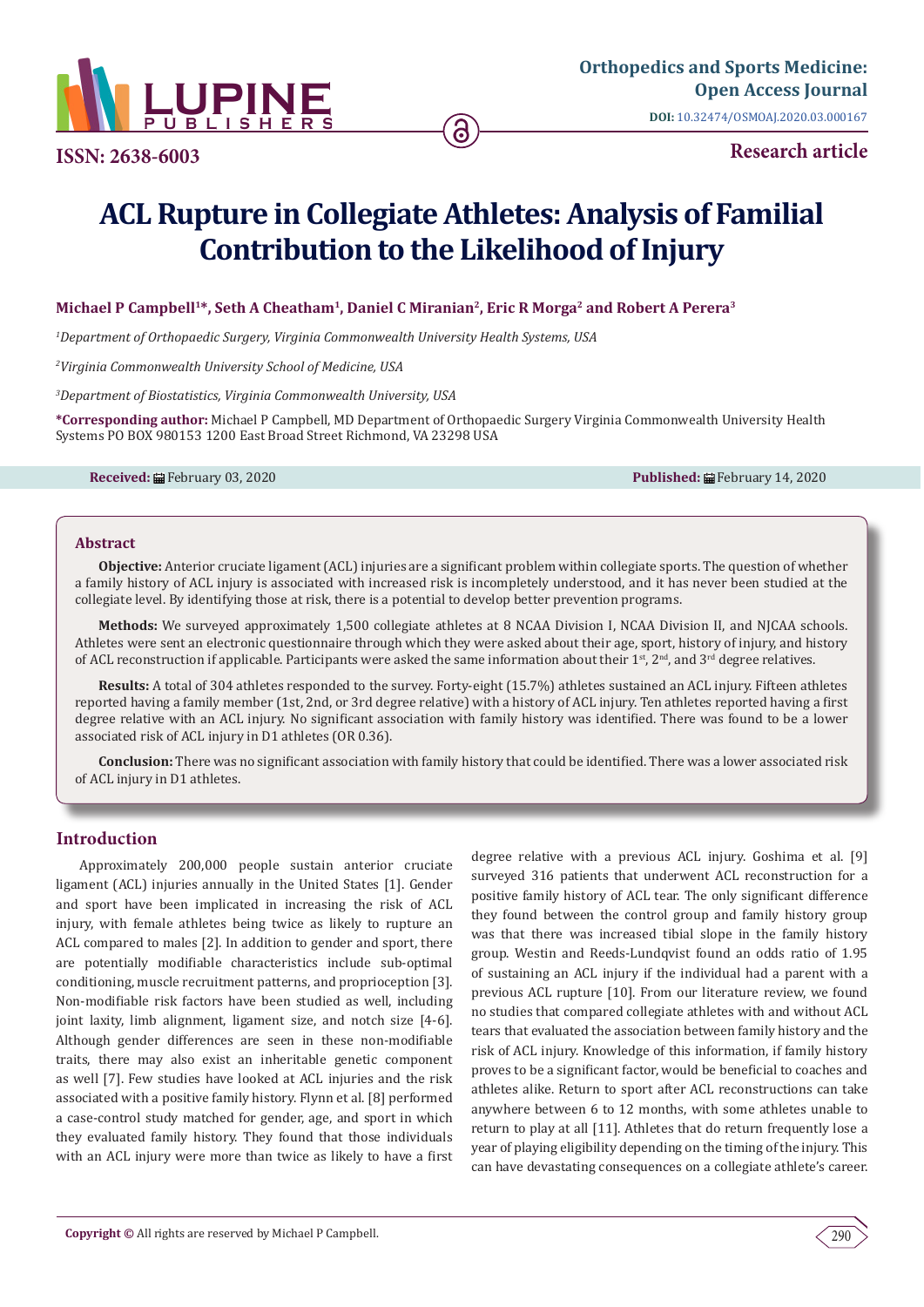Although current research suggests prevention programs focused on strength and neuromuscular training in early adolescence are most effective at preventing ACL injuries¬ [12], being able to specifically identify high risk athletes for ACL prevention programs would prove beneficial at the collegiate level.

### **Materials and Methods**

During the 2016-2017 season, approximately 1,500 collegiate athletes were surveyed regarding history of ACL injury. Our Institutional Review Board approved the study for exempt status. Student athletes at 8 NCAA Division I, NCAA Division II, and NJCAA schools were voluntarily surveyed. These included Virginia Commonwealth University (D1), Longwood University (D1), Winthrop University (D1), Liberty University (D1), St. Bonaventure University (D1), Virginia State University (D2), Virginia Union University (D2), and Richard Bland University (NJCAA). An 11-question voluntary survey was created and administered using RED Cap to securely collect data. This survey was pretested on 4 subjects for feedback on questionnaire's layout and ease of use. Questions included age, sex, sport, history of ACL injury, presence of concomitant injuries at the time of ACL rupture, type of reconstruction, and whether any first degree, second degree, or third-degree relatives had a known injury. A total of 304 surveys were returned.

## **Statistical Methods**

The count and proportion of participants with relatives who have experienced ACL tears are reported for each variable by ACL tear. To assess the relationship between family history of ACL tear and the likelihood of athletes tearing their ACL, logistic regression was used. Unadjusted and adjusted odds ratios, their corresponding 95% confidence intervals, and p-values were estimated each for variable. The adjusted model included each relative variable (e.g. first degree relative with ACL tear), and whether the participant was a Division 1 athlete. All analyses were completed using the R statistical software version 3.5.0 with an alpha of 0.05.

### **Result**



**Figure 1**: Athletes with ACL injury and presence of family history.

A total of 304 surveys were returned. The distribution of athletes by sport and number of ACL injuries is displayed in Figure

1 and Table 1. A total of 48 athletes sustained ACL injuries (15.7%). There was the largest number of injuries basketball, soccer, and lacrosse. The distribution of athletes with an ACL injury and association with family history is displayed in Figure 1. Thirty-three athletes did not report a family history of ACL injury. Ten athletes reported a first-degree relative that sustained an ACL injury. No significant association was found between athletes with a history of ACL injury and a family history of ACL injury (Table 2). Those collegiate athletes participating in D1 athletics were found to have a lower associate risk of ACL injury.

**Table 1:** Responding athletes listed by sport and the number of ACL injuries.

| <b>Sports</b> | <b>Athletes</b> | <b>ACL Injury</b> |  |
|---------------|-----------------|-------------------|--|
| Baseball      | 9               | 1                 |  |
| Basketball    | 31              | 9                 |  |
| <b>Bowing</b> | 3               | 1                 |  |
| Cross country | 30              | $\theta$          |  |
| Field Hockey  | 25              | 2                 |  |
| Football      | 8               | $\overline{4}$    |  |
| Golf          | 7               | $\theta$          |  |
| Lacrosse      | 38              | 7                 |  |
| Soccer        | 56              | 12                |  |
| Softball      | 33              | $\overline{4}$    |  |
| Track & Field | 35              | 5                 |  |
| Tennis        | 13              | $\theta$          |  |
| Volleyball    | 16              | 3                 |  |

**Table 2:** Odds ratios of ACL injuries.

| <b>Unadjusted</b> |                      | <b>Adjusted</b> |       |                      |            |       |
|-------------------|----------------------|-----------------|-------|----------------------|------------|-------|
|                   | <b>Odds</b><br>Ratio | <b>CI</b>       | P     | <b>Odds</b><br>Ratio | <b>CI</b>  |       |
| First             | 1.98                 | 0.86, 4.28      | 0.091 | 2.59                 | 0.62, 9.11 | 0.155 |
| Second            | 1.22                 | 0.18.5.14       | 0.806 | 1.23                 | 0.17.5.71  | 0.81  |
| Third             | 1.03                 | 0.33, 2.63      | 0.956 | 1.8                  | 0.52, 5.40 | 0.315 |
| Age               | 1.2                  | 0.98, 1.46      | 0.074 | 1.2                  | 0.92, 1.55 | 0.174 |
| D1                | 0.51                 | 0.25, 1.10      | 0.072 | 0.36                 | 0.15, 0.91 | 0.026 |

# **Discussion**

From our respondents, 15.7% reported a history of ACL injury. Basketball, lacrosse, and soccer had the highest number of ACL injuries. There was no significant association with family history that was identified. Surprisingly, Division I participation was associated with a lower risk of ACL injury. There are some limitations to this study. Because it is a voluntary survey, it is subject to lower than preferred response rate. Also, it is subject to recall bias, as we are asking busy student athletes to identify if a family member sustained an ACL injury. Finally, analyzing collegiate athletes is a small sample size. Our post-hoc power analysis demonstrated that we would need a total sample size of 3,120 athletes to achieve 80% power for detecting a significant effect of family history. These study limitations may affect the generalizability of our results. There have been few studies that have analyzed the effect of family history on